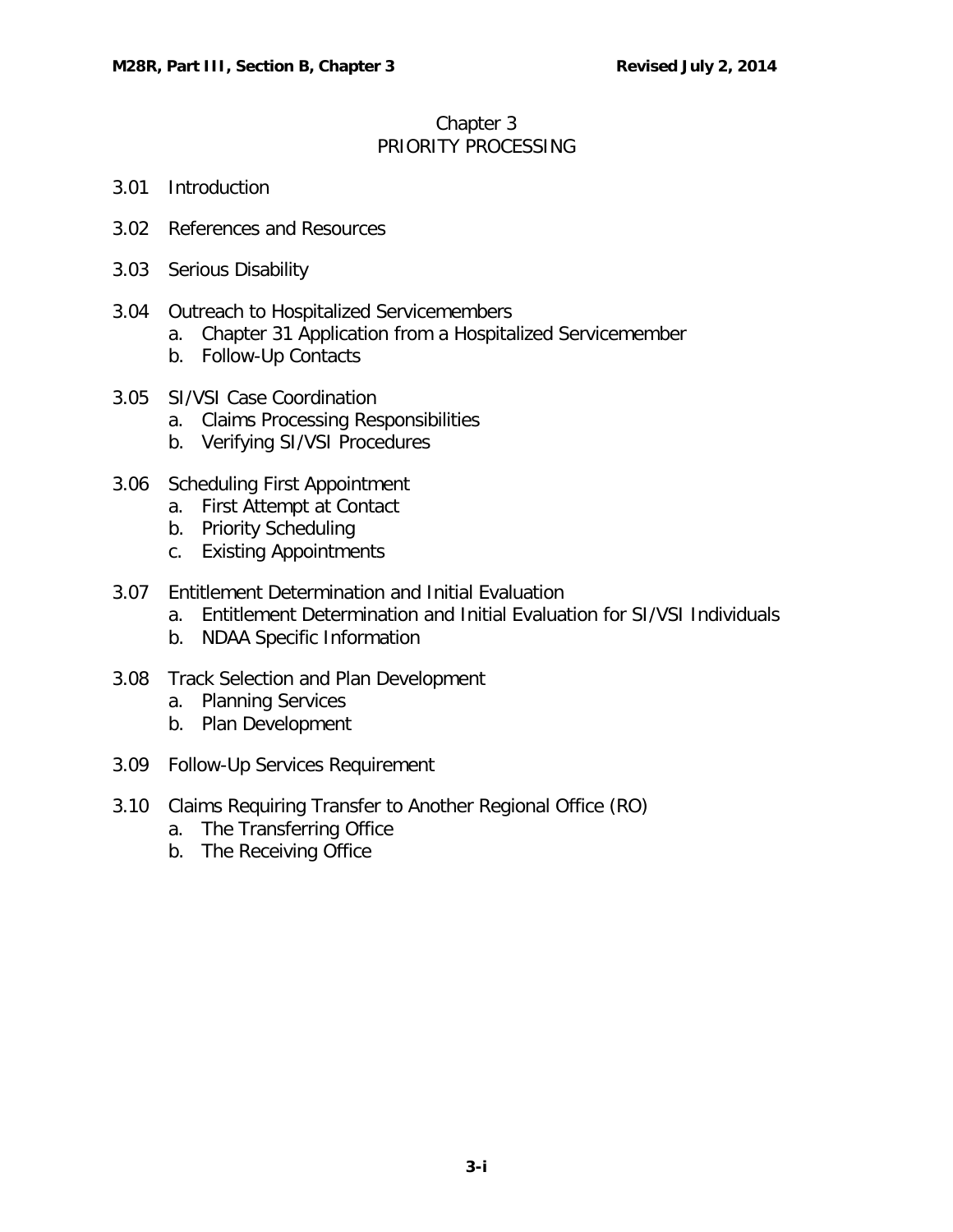#### Chapter 3 PRIORITY PROCESSING

## <span id="page-1-0"></span>3.01 Introduction

The Vocational Rehabilitation and Employment (VR&E) Division is committed to ensuring that the needs of those seriously injured and very seriously injured as a result of military service are met in a timely manner. This chapter provides the foundation and framework for prioritizing and processing claims for VR&E services received from all active duty, National Guard, or Reserve Veterans who have been deemed to have a serious illness or injury or very serious illness or injury. Serious or very serious illness or injury may be defined as an injury or illness incurred by the Servicemember or Veteran that may render the member medically unfit to perform the duties of the member's office, grade, rank, or rating.

This chapter supersedes the information pertaining to VR&E located in Veterans Benefits Administration (VBA) Letter 20-07-19 on the priority processing of Globarl War on Terror (GWOT) Veterans.

<span id="page-1-1"></span>3.02 References and Resources

| Laws:           | <b>Public Law 107-103</b><br><b>Public Law 110-181</b><br>Public Law 112-56                              |
|-----------------|----------------------------------------------------------------------------------------------------------|
| VA Forms (VAF): | 28-1900, Disabled Veterans Application for Vocational<br>Rehabilitaton<br>28-1902b, Counseling Narrative |

#### <span id="page-1-2"></span>3.03 Serious Disability

A serious disability is an injury or illness of a Servicemember that may result in discharge from military service. Department of Defense (DoD) currently classifies illnesses or injuries as:

- Serious illness or injury (SI)
- Very serious illness or injury (VSI)
- No serious illness or injury (NSI)

At a minimum, all Servicemembers in SI and VSI status should be considered as seriously disabled for the purposes of priority processing under the VR&E Program.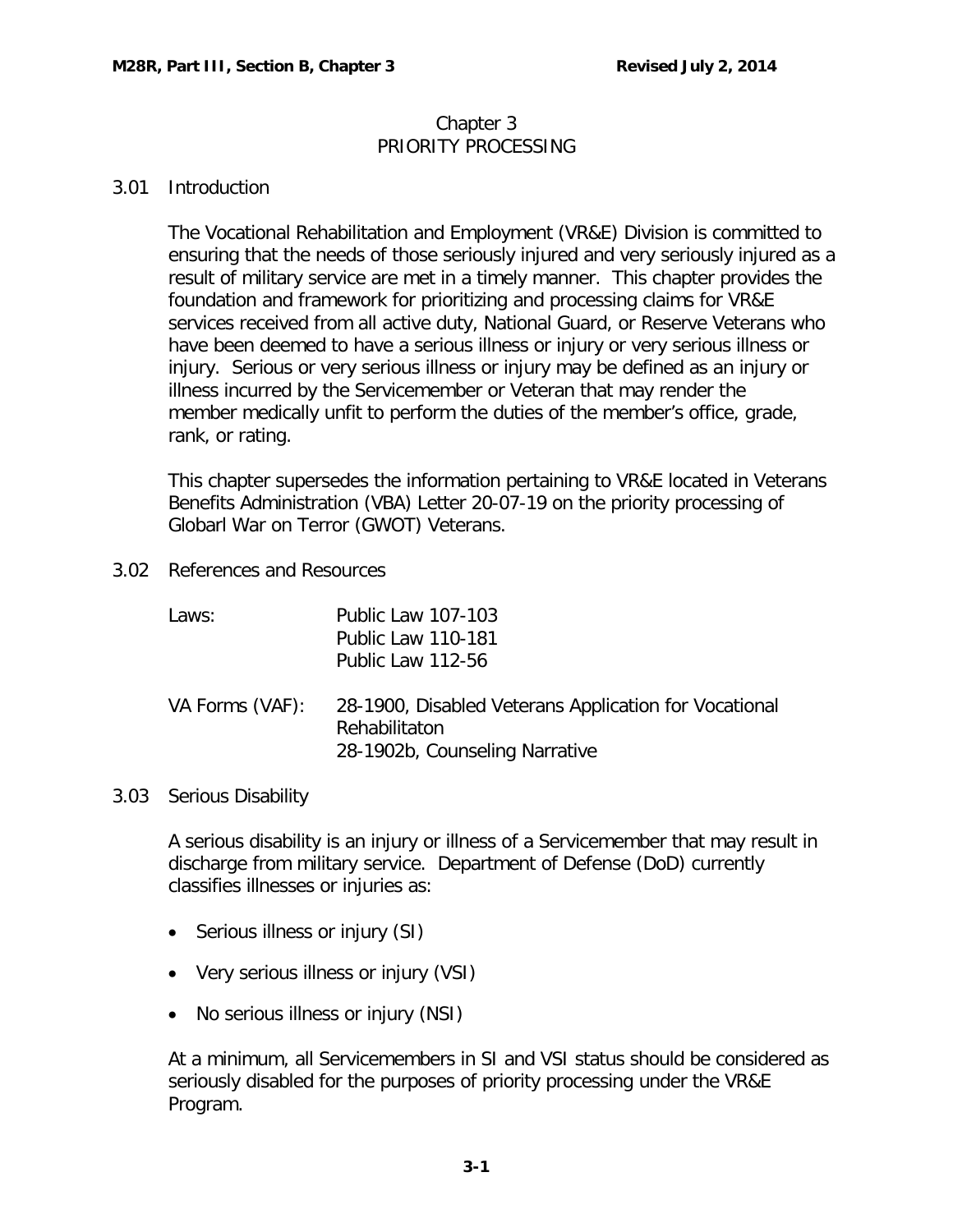<span id="page-2-0"></span>3.04 Outreach to Hospitalized Servicemembers

Some Servicemembers may be in a hospital or a medical holding unit pending discharge for a disability that arose as a result of military service.

<span id="page-2-1"></span>a. Chapter 31 Application from a Hospitalized Servicemember

A Servicemember may apply and qualify under provisions of the National Defense Authorization Act (NDAA) of 2008 as defined in M28R.IV.A.3. Once either a Physical Evaluation Board (PEB) referral or Military Service Status Referral (MSSR) is received, or the Veterans Service Center (VSC) establishes a disability rating through an expedited memorandum rating, an assigned Vocational Rehabilitation Counselor (VRC) must visit the Servicemember to begin his/her counseling and evaluation within 10 business days.

<span id="page-2-2"></span>b. Follow-Up Contacts

If after the VRC's initial motivational contact, the Veteran or Servicemember does not respond or a response of "no interest" is received, the VRC must diary for continued follow-up in three-month intervals for one year.

<span id="page-2-4"></span><span id="page-2-3"></span>3.05 SI/VSI Case Coordination

a. Claims Processing Responsibilities

All SI and VSI claims must be given priority processing. As such, the Veterans Service Center and the VR&E Division have the following responsibilities:

1. Veterans Service Center (VSC)

This organization element is responsible for determining basic eligibility and forwarding that eligibility determination to the VR&E Division for initial evaluation and counseling.

2. VR&E Division

This division is responsible for providing vocational rehabilitation services to the claimant as quickly as possible. A VR&E VRC can initiate evaluation and counseling and, in some instances, authorize training before the claimant is discharged from the service.

<span id="page-2-5"></span>b. Verifying SI/VSI Procedures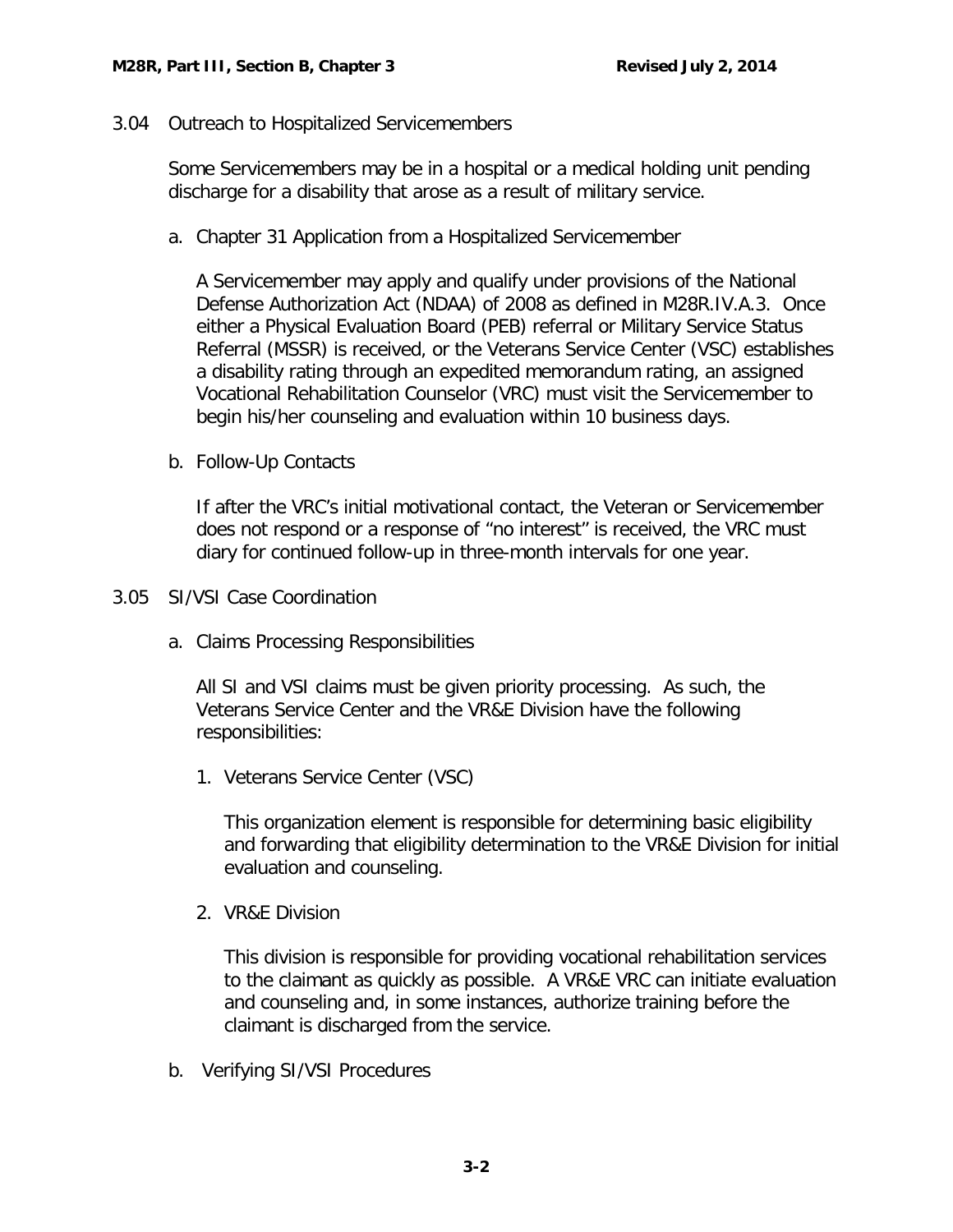The VRC will verify through the VBA application, SHARE, if the Veteran or Servicemember was granted an SI or VSI status.

- 1. Open Share through VBA applications on your computer.
- 2. Provide the necessary log-in information.
- 3. Once at the VBA Ready Screen on the Share homepage, you may search for a Veteran by entering their Social Security Number (SSN) or File Number.
- 4. Click on "Corporate Inquiries" under Available Processes on the left-hand side of the screen.
- 5. Click Submit, the Veteran's general information will appear on the "Person" tab.
- 6. Click on the button "Award/Ratings" at the top of the Share screen under the "Person" tab.
- 7. Look at the General Information screen and review the "Flash Messages" box on the right side of the Information screen. Here you should find the SI/VSI flash listed.

NOTE: It is the VSC's responsibility to update the SHARE application with the Veteran's SI/VSI determination.

# <span id="page-3-1"></span><span id="page-3-0"></span>3.06 Scheduling First Appointment

a. First Attempt at Contact

Within one business days of receiving VAF 28-1900 and qualifying documentation, the assigned VRC must attempt to contact the applicant by phone and offer an appointment within five business days.

If the VRC cannot reach the applicant by telephone, the VRC must send an appointment letter to schedule the initial appointment, which must be within 10 business days.

<span id="page-3-2"></span>b. Priority Scheduling

Priority scheduling of SI/VSI Servicemembers or Veterans may require the rescheduling of the VRC's existing appointments. The VRC must offer priority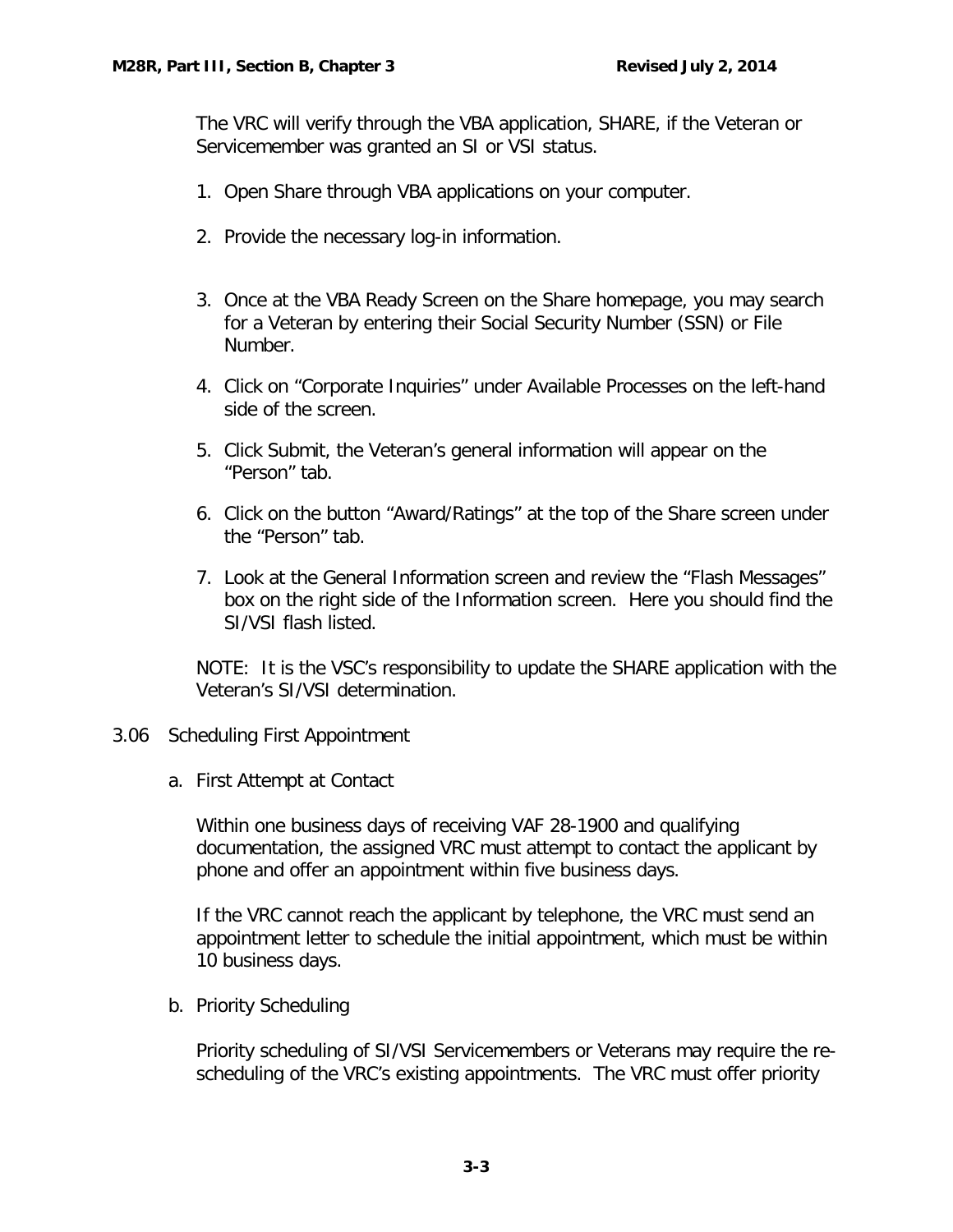scheduling based on the SI/VSI applicant's availability, then notify and reschedule existing appointments, if necessary, as soon as possible.

<span id="page-4-0"></span>c. Existing Appointments

An applicant with an existing appointment should not be re-scheduled for this purpose more than once, if possible. The applicant may need to be reassigned to a different VRC if the VRC is unavailable to meet within the 10 day timeliness requirement. The re-assigning of cases is determined by the VR&E Officer or his/her designee when appropriate.

- <span id="page-4-2"></span><span id="page-4-1"></span>3.07 Entitlement Determination and Initial Evaluation
	- a. Entitlement Determination and Initial Evaluation for SI/VSI Individuals

The process for entitlement determination and initial evaluation for SI/VSI Servicemembers or Veterans is the same as for any other participant of the VR&E program.

See M28R, Part IV, Section B for detailed procedural guidance on these issues.

<span id="page-4-3"></span>b. NDAA Specific Information

The following section provides information that is specific to Servicemembers with eligibility for rehabilitation services under NDAA.

1. Entitlement Determination for NDAA

A Servicemember may apply and qualify for automatic entitlement under provisions of the NDAA. Entitlement is based on the receipt of VAF 28- 1900, receipt of qualifying documentation, and attendance at the initial evaluation with the VRC. VA will accept documentation of referral to a military PEB as acceptable qualifying documentation. It is important to note that documentation to a PEB should be available for each Servicemember who is currently enrolled in the Integrated Disability Evaluation System (IDES).

VA will also accept a completed MSSR as quality documentation. DoD personnel may complete the MSSR to refer severely ill or injured Servicemembers who are participating in the Education and Employment Initiative (E2I), and have not been referred to a PEB, or are not enrolled in IDES.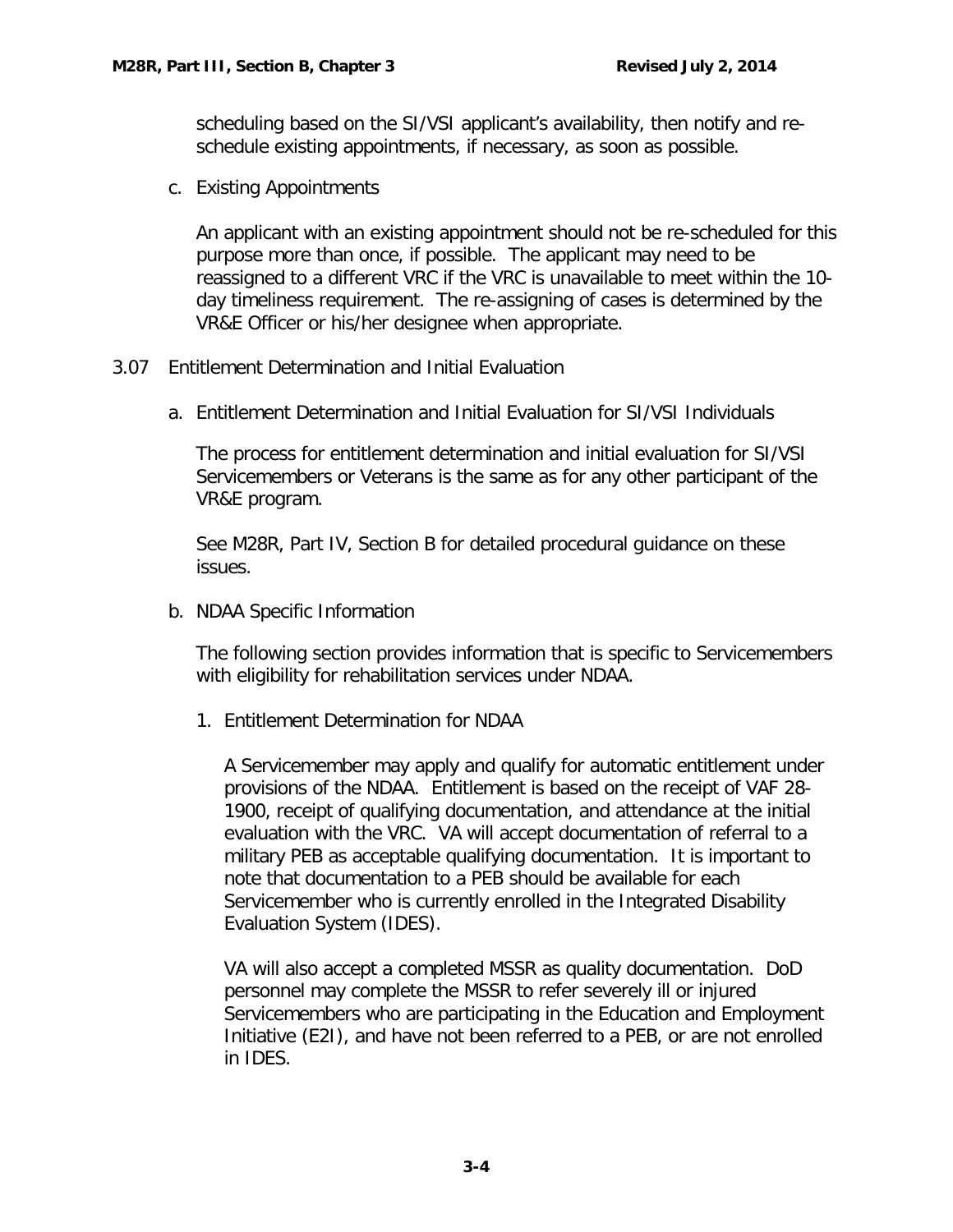VA will also accept proof of participation in IDES as qualifying documentation. The VRC can obtain this information from the IDES flash screen in SHARE.

Applications and qualifying information may be submitted by PEBLOs, community based health care organizations, E2I personnel, and other referrals sources, such as VA Polytrauma Centers. It is important to note that service treatment records are not necessary to establish entitlement for VR&E services if the Servicemember is enrolled in the IDES program, or if the VRC has the PEB referral or a completed MSSR.

2. Initial Evaluation for NDAA

Although eligibility and entitlement for Servicemembers is automatically established per NDAA, the VRC must provide the Servicemember with a comprehensive initial evaluation, as outlined in M28R.IV.B.2 This evaluation will assist in identifying functional abilities/limitations, identify all employment handicaps, and address the feasibility of achieving a vocational goal. The VRC must document the results of the initial evaluation on VAF 28-1902b, Counseling Narrative. The VRC will include the following statement on VAF 28-1902b:

"Based on documentation filed in the Counseling/Evaluation/Rehabilitation (CER) folder, (list qualifying documentation), the applicant has established eligibility and entitlement to chapter 31 services effective xx/xx/xxxx in accordance with PL 110-181 as extended by PL 112-56. Therefore, the usual determinations are not necessary to establish entitlement. However, the initial evaluation will be completed to assess impairment(s) to employability and to determine Employment Handicap, Serious Employment Handicap, and feasibility of achieving a vocational goal. These decisions will be the basis for rehabilitation planning regarding the type and extent of services available to, and most appropriate for, the applicant."

It is important to note that if the Servicemember separates from the military prior to reporting for the initial appointment with VR&E, then the individual may not be found eligible and entitled under NDAA. In these instances, eligibility and entitlement is processed as usual as outlined in M28R, Part IV.

- <span id="page-5-1"></span><span id="page-5-0"></span>3.08 Track Selection and Plan Development
	- a. Planning Services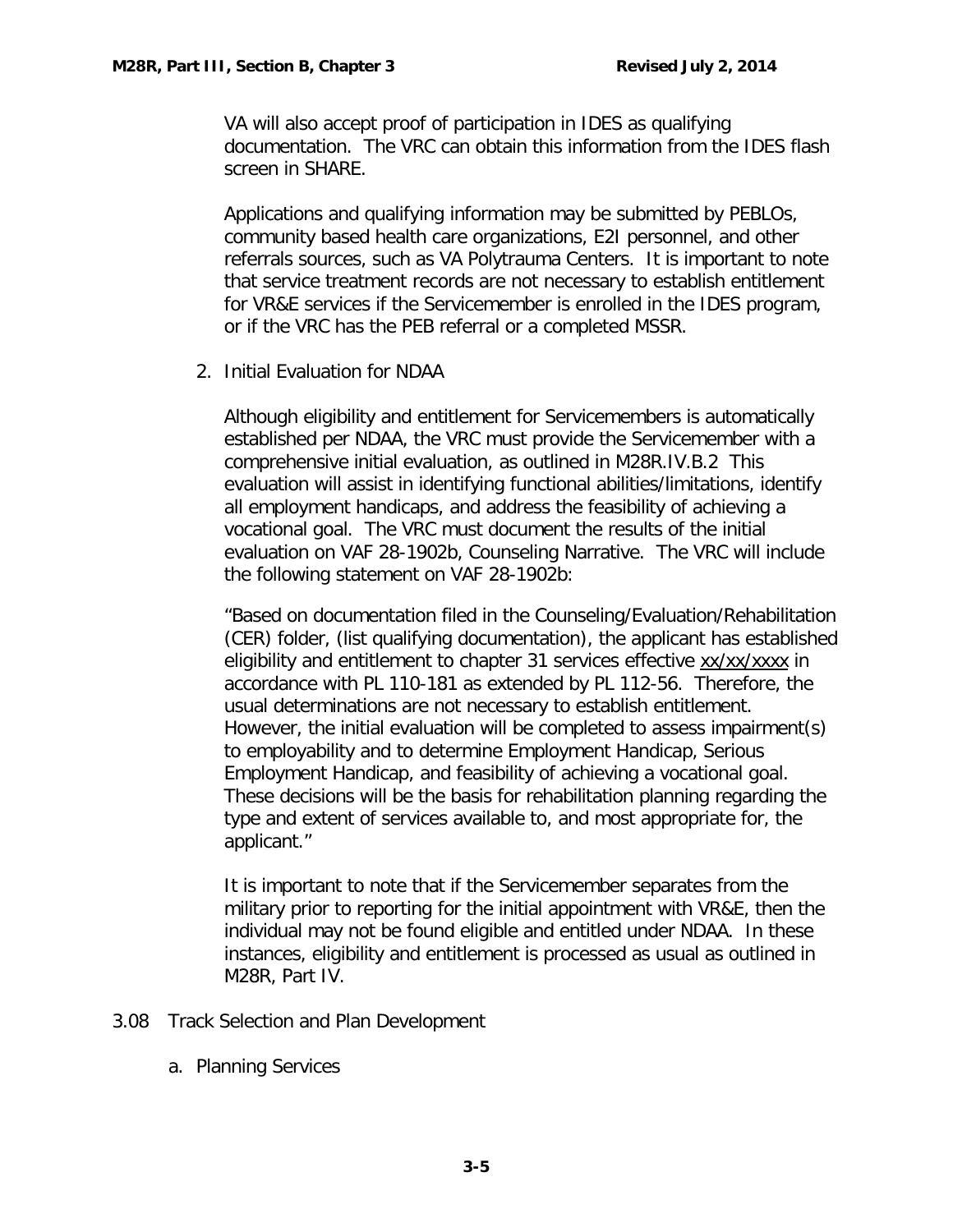When an applicant has been found entitled to VR&E services, an appointment to begin the track selection/plan development process must be offered within 10 business days from the date of the entitlement determination.

 NOTE: This is a requirement to begin the process, not a requirement to have completed an individualized plan of services within 10 business days.

<span id="page-6-0"></span>b. Plan Development

For a Servicemember or Veteran considered to be SI or VSI, track selection and plan development must be completed within 30 days from the date of entitlement determination.

Fast Track Planning may be used to expedite services, if appropriate. It is called "Fast Track" planning because the movement from Evaluation and Planning (EP) Status to Rehabilitation To the point of Employability (RTE) Status is accelerated by allowing vocational exploration and planning activities, historically completed during EP status, to be completed in RTE status. This process ensures a seamless transition with no delay in service to those Veterans who are transferring to Chapter 31 from Chapter 33, and are already receiving education services through VA, but have not decided upon a vocational goal.

Additionally, this process allows Servicemembers to start a rehabilitation plan during their transition period, while concurrently researching the labor market in which they will be seeking employment following discharge in order to ultimately select the most appropriate vocational goal. Fast Track planning allows for the identification of a specific vocational goal to be deferred during the development of a rehabilitation plan by allowing the use of Dictionary of Occupational Titles (DOT) Code 999 in Individualized Written Rehabilitation Plans (IWRP) and Individualized Extended Evaluation Plans (IEEP).

The development of these plans should especially be used for Servicemembers and Veterans who need expedited services and are referred through the IDES process. The maximum duration for a fast track plan is 12 months, but may not exceed one term of training. The VR&E Officer (VREO) can approve an extension up to six months, or one additional term of training, whichever is longer, if it is determined that this extended period will result in both the identification of a vocational goal and the determination of feasibility to achieve a vocational goal.

<span id="page-6-1"></span>3.09 Follow-Up Services Requirement